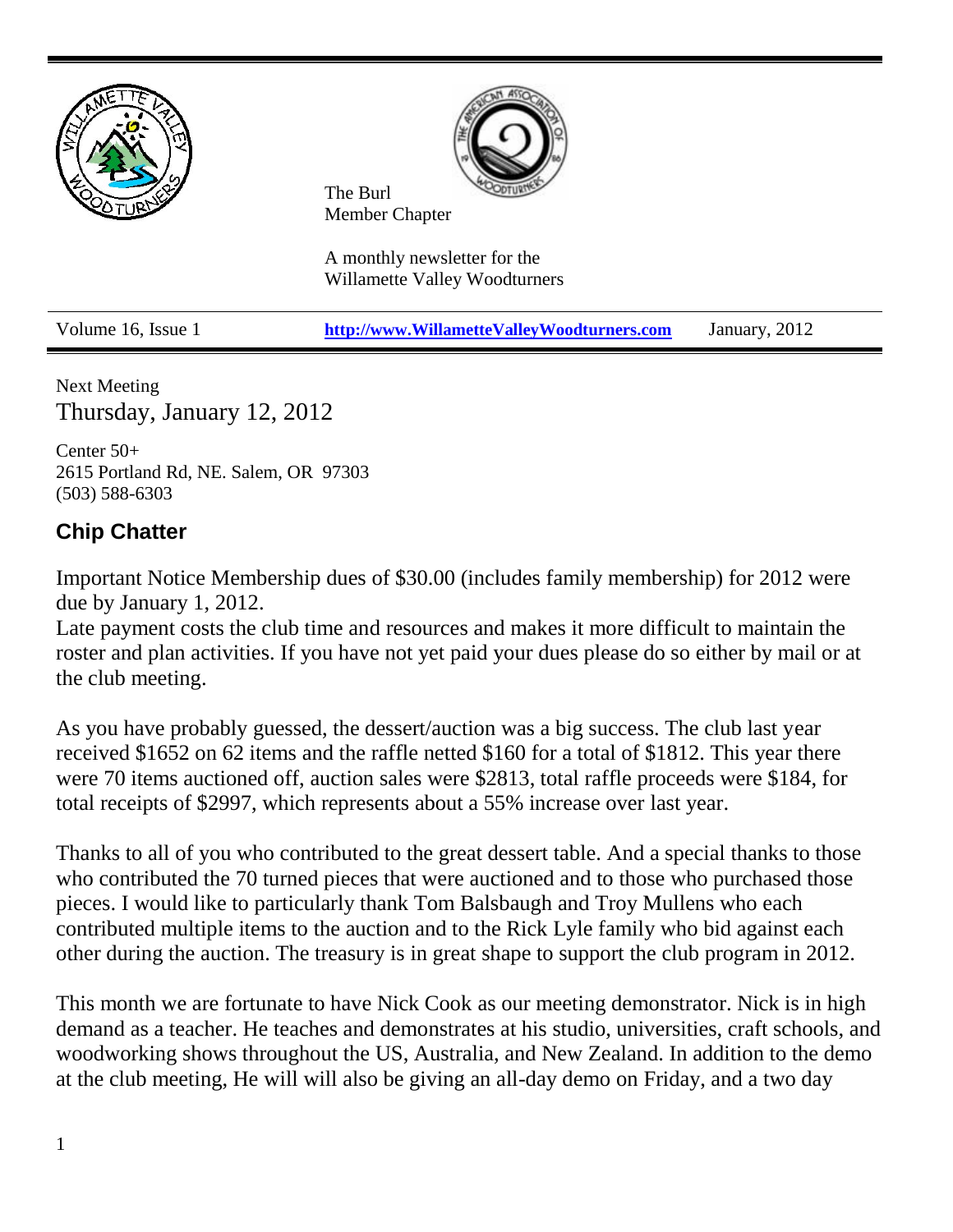hands on workshop on Saturday and Sunday. The all-day demo is \$20.00 and the workshop is \$195.00. Please sign up at the meeting or give me a call and I will add your name to the list.

I would like to welcome a new member. Paul Hirt and his wife Donna, from Salem

Keep the chips flying

Bruce Stangeby, President

2012 DUES are DUE, so DO it…. NOW

I would first like to thank the 62 members who have completed a 2012 Membership form and paid their 2012 dues by the December 31, 2011 deadline.

----------------------------------

For those of you who have not yet renewed your membership, you have until the meeting on January 12th to get it done if you want to be included on the membership list sent to vendors for the discounts they offer. We normally send a current membership roster to vendors only once a year. If you don't get on the membership list now you run the risk missing out. If you buy only \$300 of supplies this year from our preferred vendors (at their normal 10% discount to WVW members), it is enough to pay your dues. Besides there are other valuable benefits of current membership as well, such as; use of our extensive club library, participating in club sponsored activities, ordering from Craft Supply USA on the club's monthly order which saves an additional 13% and no shipping, and I am sure many other good reasons.

So, if you haven't paid your dues for 2012, please take a moment to do it now. Complete a renewal form (attached) and mail it to Elling Hoem, WVW Treasurer, TODAY or complete a renewal form and bring it to the January 12th meeting. If you bring it to the January 12th meeting, please put your completed form and check in an envelope with your name on the outside and give it to Elling.

Thank you and let's make this the best year ever for your Willamette Valley Woodturners.

Elling Hoem WVW Treasurer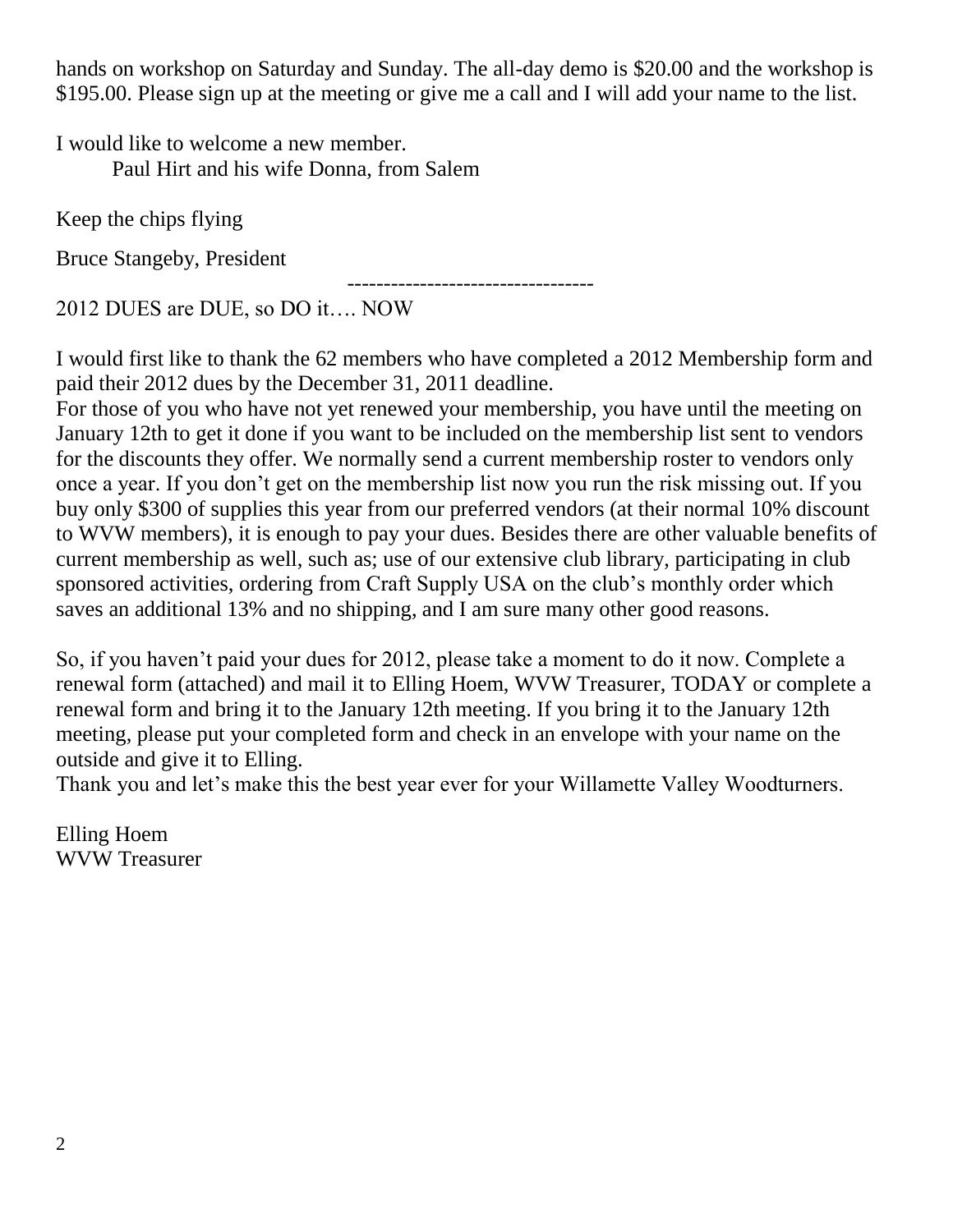# Club Business **Current & Upcoming Events**



**January Demonstration** (Thursday, January 12, 2012)

#### **Presenter**, Nick Cook

Nationally known wood turner Nick Cook lives in Marietta, Georgia, where he owns and operates his studio. He grew up around his father's woodworking equipment and became interested in the art of woodturning in the mid-70s after several years in furniture design and manufacture.

A founding member of the American Association of Woodturners, Nick served six years on the board of directors, including one as vice president.

In addition to creating one-of-a-kind pieces and his staple gift items, Nick teaches and lectures on various woodturning topics, has written articles for several woodworking magazines, and produced two woodturning videos.

#### Friday All Day Demo:

Nick will be turning between 15 - 20 projects on Friday, giving you lots of ideas for your own projects and sharing tips and techniques. It will definitely be a packed day of turning giving you the opportunity to learn from a nationally recognized turner.

Saturday/Sunday Workshop:

This two day workshop will be packed with learning both between center work and faceplate work. We will be using all the tools commonly used in turning, so if you want to learn more about a particular tool, this is the class for you. You will leave this workshop with loads of improved skills and many completed projects. The class is geared for both the new and experienced turner. All levels of skill are welcome. To get an idea of what will be covered, go to [www.nickcookwoodturner.com,](http://www.nickcookwoodturner.com/) go to instruction, then scroll down to Basic one-on-one. Lots of projects to do.

In early February, we are trying to organize a Sawdust Session on sharpening jigs and systems. This will be held at Terry Gerros' shop, on a Saturday to be determined (we are still in the organizing process). This is not a session on how to sharpen, but more along the lines of what is available for sharpening. So far we have Tormek system, Oneway Wolverine, and the Sorby Pro Edge to show. Those of you who have another system and would like to join in the fracas please send Terry an email...gerrost@yahoo.com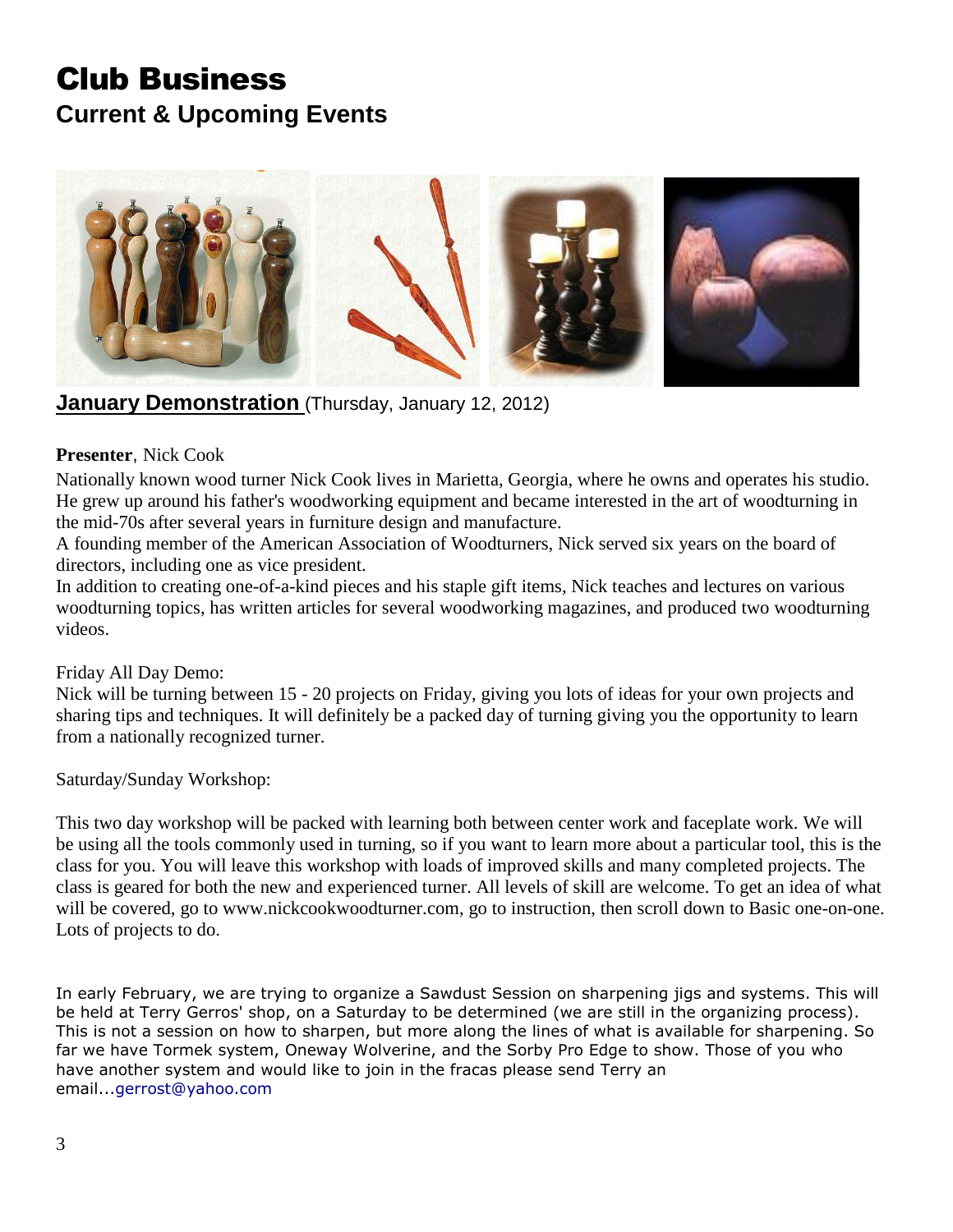

## **February Demonstration** (Thursday, February 9, 2012)

**Presenter**, Bruce Stangeby Topic: Small end-grain bowls on stands

Locally known (well at least a couple people know him), Bruce is recognized for his small end-grain bowls on stands, commonly know as goblets. He is the current President of our club and has recently demonstrated the Beaver State Woodturners in Eugene. A self proclaimed tool junkie and wood hoarder, Bruce is commonly found in the company of his wife, bowling on Tuesday morning, instead of spending time at the lathe. Not that it has anything to do with woodturning, but I thought you might like to know. Sawdust Session:

March Demonstrator: Larry Miller

# Membership Rewards (sorry, available to club members only)

### *Library*

A friendly reminder to members with books and /or videos checked out from the library. Please return them at this next meeting.

#### *Wood Gathering*

Sign-up sheets will be available to indicate your availability to help with wood gathering. Anyone who learns of a tree or log that is available to the club should notify Jerry Lelack (503 510-1577) or Bob Hutchinson (503 508-3279). The intent is to gather wood, process it to usable pieces, store it at the home of Terry Gerros', and then make it available to members. Terry can be reached at 503 580-5013.

-----------------------------------------------------

**From Terry Gerros**: Hey all, as many of you know Mike Smith and I hauled a small boat load of wood to SWAT at the end of August. Many of you took advantage and bought some blanks from Mike. Before we left, I talked Mike into leaving a number of turning blanks to sell to the members of our club. Currently I have Ambrosia maple, Honey Locust, Mineral stained Poplar and a few other species available. There are some really nice blanks available in many different sizes. Mike also has left several sections of Maple burl logs. The log sections are at my place and have the price painted on them. If you have an interest, let me know and we can make arrangements for you to come by and take a look. I have a chainsaw large enough to cut these log sections so you can handle them. They are loaded with burls and you won't be disappointed. Give me a call on my cell: 503-580-5013.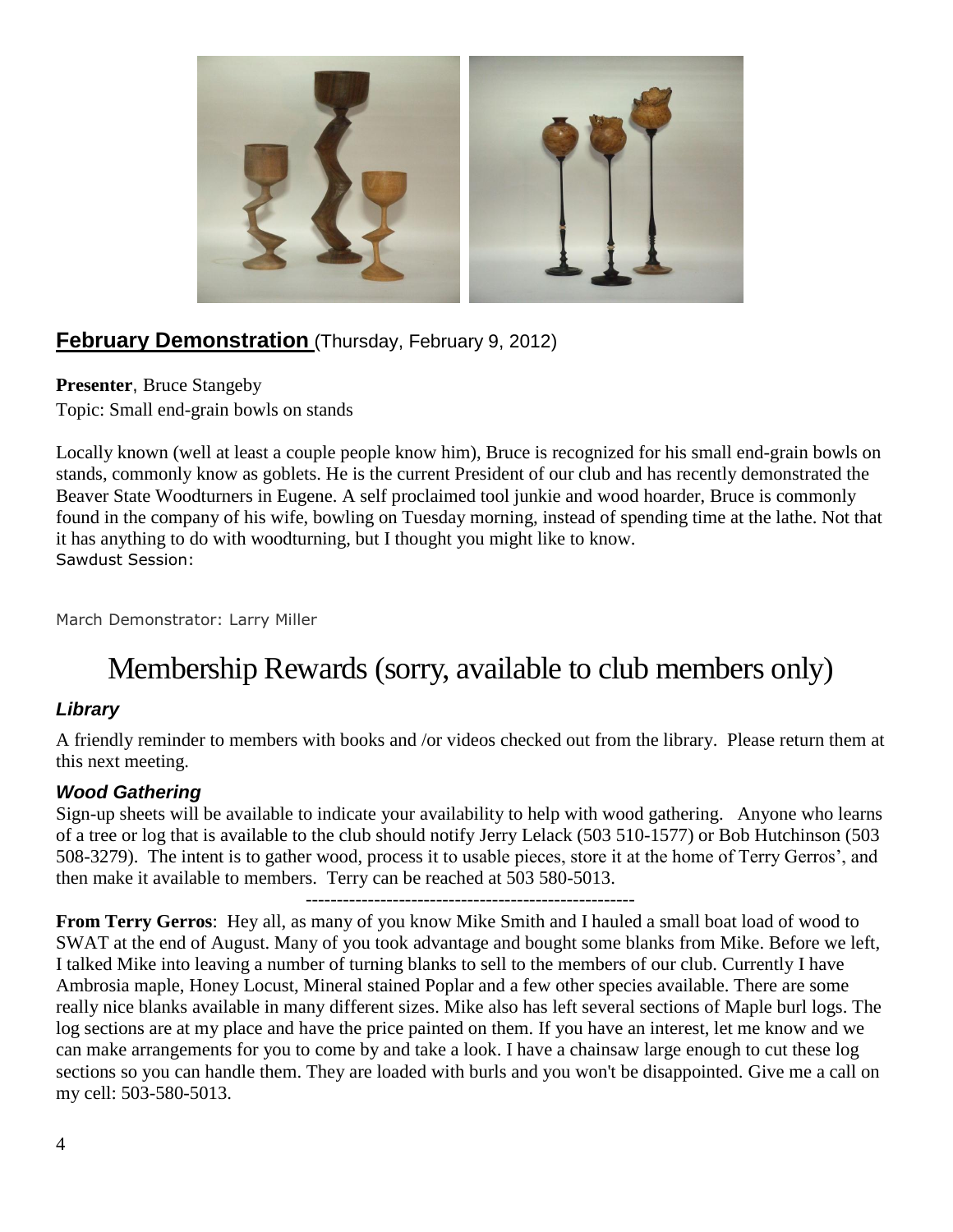### *Supplies*

The club purchases a few supplies in bulk and sells it to members at club cost. We routinely have superglue (\$5), black or brown superglue (\$10) accelerator (\$6) and Anchor Seal (\$10/gal). Recently the club purchased a small supply of half round protractors (\$6) used to measure the angle ground on a tool, HSS rods (\$3)  $\frac{1}{4}$ " x 8" used to make the round skews demonstrated by Bill McCoy at the October meeting, and depth gauge (\$5). Bob Quadros will have the resale items still available at the meeting. Please bring the correct change for the items you want.

#### **Club Member Discounts**

- From Terry Gerros: Club orders will be going out on **January 16th** . If our order equals or exceeds \$1,000, Craft Supply gives us a 13% discount plus free shipping. If you order from the sales items, you will receive the club discount in addition to the sale discount, making many items available at very attractive prices.
- Club members are registered with Klingspor's Woodworking Shop at [www.woodworkingshop.com](http://www.woodworkingshop.com/) or 800-228-0000, they have your name and will give you a 10% discount.
- Hartville Tool will give club members a 20% discount for the next year and a 15% discount after that: [www.hartvilletool.com](http://www.hartvilletool.com/) or 800-345-2396
- If you show your club card at checkout time to the cashier at Woodcraft in Tigard they will give you a 10% discount (may not apply to some machinery).
- Exotic Wood is offering a discount of 15% off any orders placed at: [www.exoticwoodsusa.com](http://www.exoticwoodsusa.com/). (This includes sale items and free shipping on orders over \$300). Use promo code ewusaAAW
- Gilmer Wood now offers our club a 10% discount on purchases made there. If you haven't been to Gilmers, it is well worth the trip to Portland, if only to make your mouth water and make you cry if you leave empty handed.
- North Wood Figured Wood can be viewed at North Woods Figured Wood. Here's our website [www.nwfiguredwoods.com](http://www.nwfiguredwoods.com/) . Please take a look! We're happy to offer you our courtesy 15% discount. Anyone from our club can simply type in "WOODTURNERS" at check out to receive the sale price. No minimum purchase. We've got beautiful Big Leaf Maple, Black Locust, Madronne, White Oak, Ash, Elm and Yew.....turning blanks, slabs, burls and lumber.

#### WILLAMETTE WOODTURNERS ASSOCIATION

#### MINUTES OF THE November 10, 2011 MEETING

This meeting was not a normal meeting with a schedule. We had a swap meet between members and some members then gave "tips" of things they do in their shop to make some things easier. The December meeting will be the annual auction and members are encouraged to donate to the auction. There will be no minutes for the December meeting.

#### Board Meeting 11-16-12/7:00 PM

The Board meeting was attended by: Bruce Stangeby, President, Terry Gerros, Vice President, Rick Lyle, Secretary, Eling Hoem, Treasurer, Pete Peterson, Dave Hanselman, and Bob Hutchenson. The main topic of discussion was the possible purchase of a new club lathe. There have been problems with the current lathe as noted by most of our demonstrators. The club is financially sound and there is money enough to purchase a new lathe. A lengthy discussion ensued regarding the problems with the current lathe and what it might take to repair or fix those problems. Bruce will pursue that possibility.